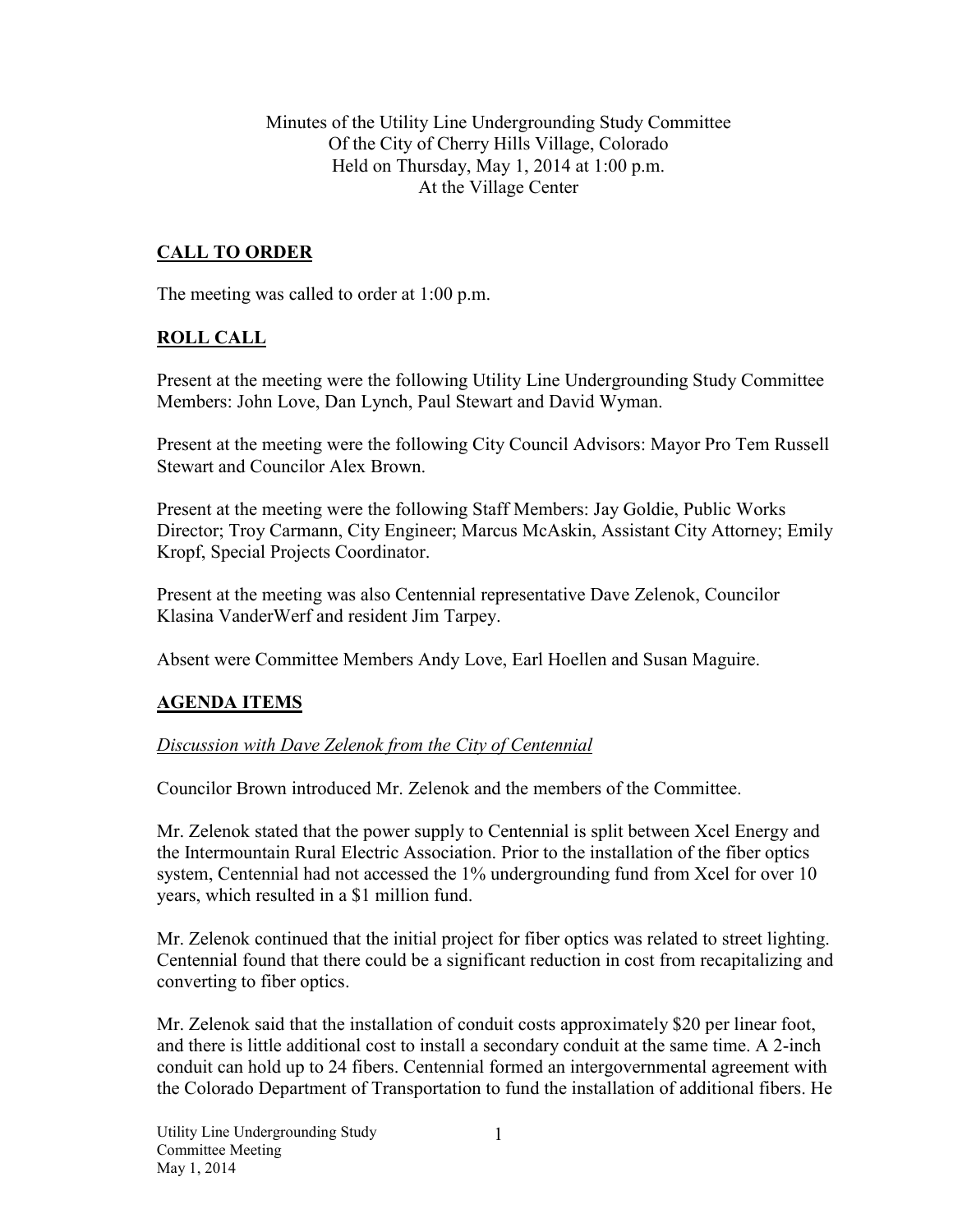added that telecommunications providers are currently adding new sites using a fiber backbone installed by a third party. CenturyLink is also currently expanding its high speed internet service using fiber nodes throughout several regions in the state.

Mr. Zelenok stated that Google has entered several communities to install fiber to home networks that provide gigabit service at a lower price. Municipalities have been restricted from providing these services at cost without voter approval as a result of Senate Bill 05- 152.

Mr. Zelenok continued that in 2013 Centennial voters approved a ballot initiative that allowed the City to indirectly provide services through its fiber optics system. Centennial has installed over 60 miles of fiber optics in the past three years. Longmont received approval from voters to access its fiber optics system, as well, but is a full service municipality that directly provides internet and phone services.

Board Member Wyman asked what would prevent Comcast from removing its services from the City if a fiber optics system was installed and space on it was leased.

Mr. Zelenok replied that there might be a section in the franchise agreement that would prevent this from occurring. He added that Centennial also requires contractors that are installing conduit through the right-of-way permit process to install a secondary conduit at the City's cost or at a reduced permit fee. Centennial is also planning to form a business plan that will explore how space on the fiber optics system will be utilized.

Mr. Zelenok added that if the City can find a way to connect to the "carrier hotel" costs could be significantly reduced.

Board Member Love asked if the power supply can be placed in the same conduit.

Mr. Zelenok replied that it depends if the fiber cable is non-conductive.

Board Member Love asked if there is any degradation as a result of having the power conduit located near the fiber optics conduit.

Mr. Zelenok said that he is not sure, but Xcel agreed to it.

Board Member Love asked how Centennial was able to force Xcel to bury its line.

Mr. McAskin said that the franchise agreement required it.

Mr. Zelenok added that the City may be able to force CenturyLink underground at its expense if approached with a franchise agreement to provide content over phone lines. He added that Centennial might approach CenturyLink to connect to its node system.

# **ADJOURNMENT**